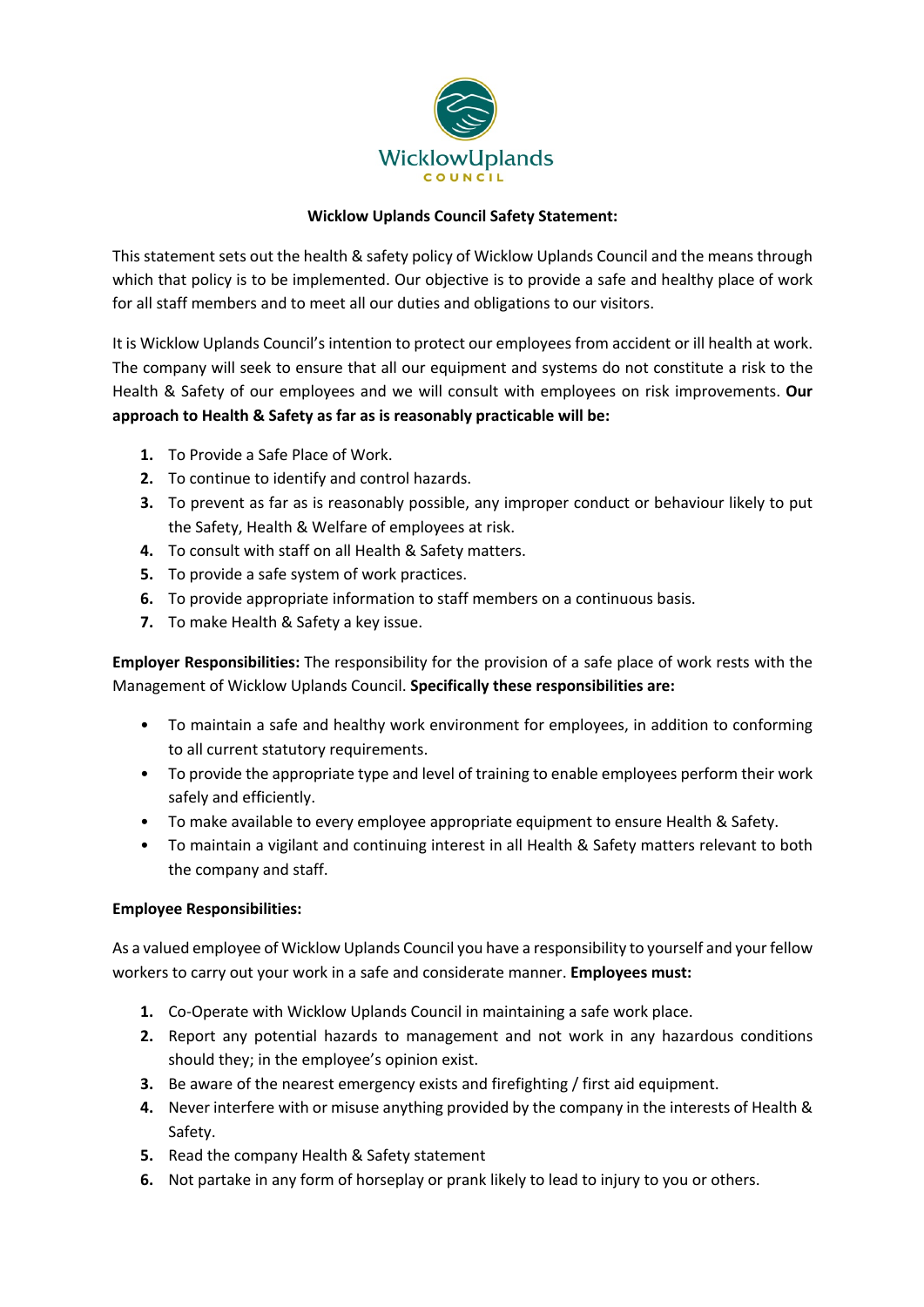# **Smoking/Alcohol and Drugs:**

It is not permissible to attend work under the influence of intoxicating liquor or drugs. The smoking of tobacco products is prohibited in the offices of Wicklow Uplands Council. Smoking can take place outside the Parish Hall building. This smoking policy forms part of the overall Health & Safety Policy and any breach will be dealt with under the Company's disciplinary procedure. Visitors, contractors and temporary members of staff are expected to abide by the terms of this policy.

## **Manual Handling:**

Manual Handling is defined as the "transporting of a load by one or more employees and includes lifting, putting down, pushing, carrying or moving a load, which by reason of its characteristics or of unfavourable ergonomic conditions involves risks, particularly of back injury to employees". This is a priority issue because it is a major cause of accidents in the workplace. It is Wicklow Uplands Council's policy to minimise the need for manual handling of loads and so therefore should be avoided as far as is reasonably practicable. Employees must check the weight of the load before attempting to lift it and if the load is too heavy get help. **When lifting, follow the following basic principles:**

- **1.** Relax the knees. Lowering movements should start at the knees not the head.
- **2.** Get close to the object to be lifted. Get a good balance by keeping the feet apart. One foot will automatically be ahead of the other.
- **3.** When in position, bend the knees and lift with the strong muscles in the legs.
- **4.** Lift gradually, smoothly and without jerking, keeping the object close to the body and the back straight.

# **Training:**

Wicklow Uplands Council is committed to identifying the safety training needs on an ongoing basis. Staff will be involved in the identification of hazards in the office and advised of the particular hazards pertaining to their area. Staff will be trained to respond to such hazards in order to prevent accidents/injury to themselves, their colleagues and clients.

# **Consultation:**

Wicklow Uplands Council is committed to consulting with its staff members regarding safety, health and welfare in the office. Staff are involved in the identification of hazards and are trained in dealing with the hazards identified. The safety statement will be included in Induction Training and staff will be advised on how to deal with any problems that arise.

#### **Reporting of Accidents:**

Staff are required to report all accidents and near misses, whether resulting in injury or not, to management. Under the Safety, Health & Welfare at Work General Application Regulations 1993, employers must report certain occurrences to the Health & Safety Authority and ensure records are kept on site for a period of 10 years. The following details are required:

- Date, Time and Place of the incident.
- Name, Address, Occupation and Age of the injured person.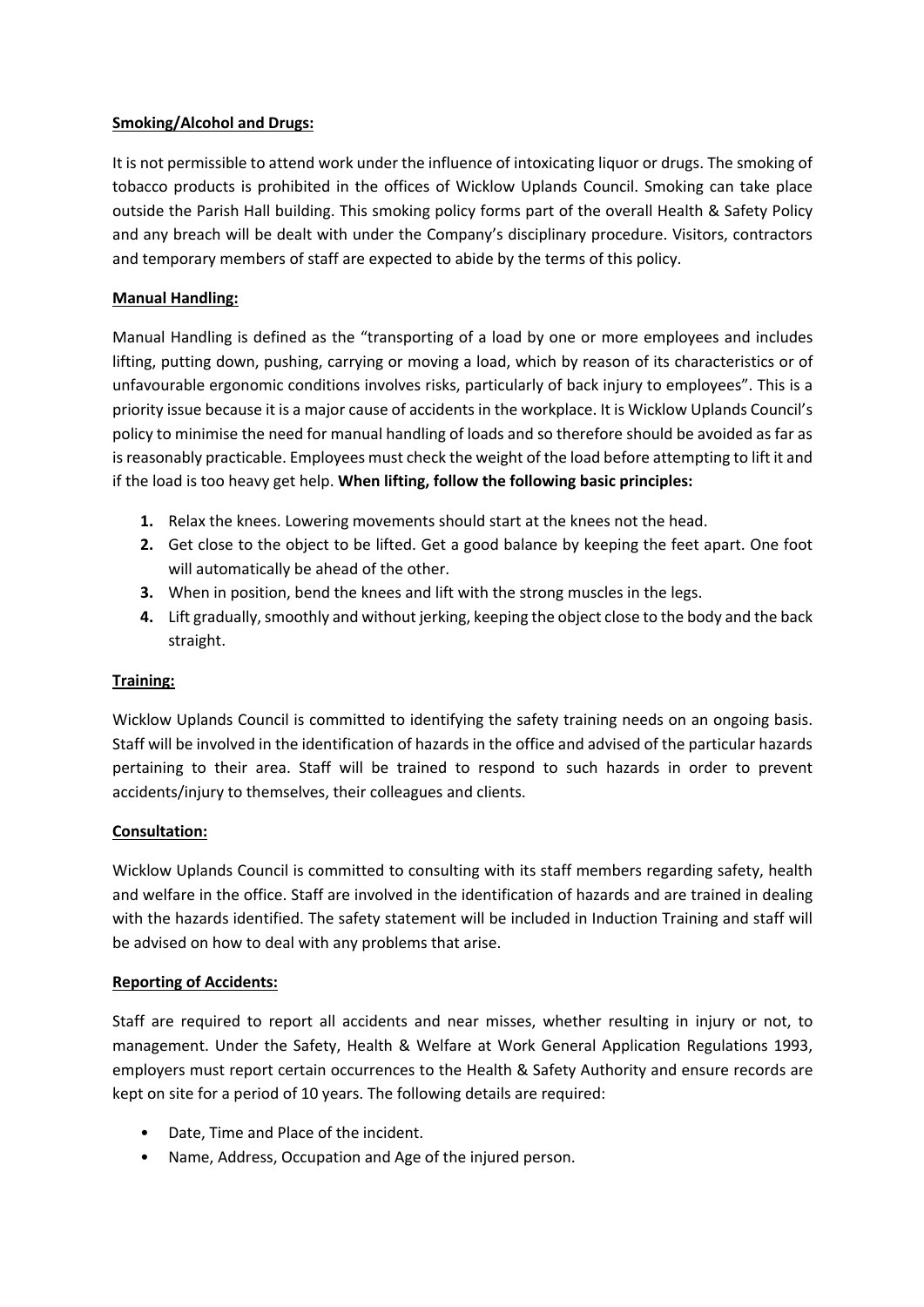• Circumstances, including cause and nature of the injury and the arrangements made for its treatment.

All accidents will be investigated by a member of management and a written report prepared. Corrective action will be taken where necessary to avoid a reoccurrence. Accidents involving persons who are not members of staff but are visiting or working on the premises must also be reported.

## **Fire Procedures:**

In the event of a fire and providing there is no danger to the persons concerned, every effort should be made to extinguish or contain the fire pending the arrival of the fire brigade. The magnitude of the outbreak must dictate whether attacking the fire should take priority over reporting and evacuation. All staff should be familiar with the exit routes and should also know the location and type of fire extinguishers in the office.

#### **If you discover a fire you should:**

- Activate the fire alarm (located on the landing outside the main office).
- If there is a reasonable hope of extinguishing the blaze, attack the fire immediately (Fire extinguishers are located on the landing outside the main office door).
- **Do not under any circumstances, expose yourself to danger.**
- Leave the building by the nearest fire exit and proceed to your designated assembly point.

#### **If you hear the alarm you should:**

- Switch off any equipment under your control and leave the building by the nearest fire exit.
- Do not stop to collect personal belongings.
- Once outside, do not enter the building until you are told it is safe to do so.
- The fire alarms are tested periodically by the fire officer through the management of Roundwood Parish Hall

# **Guidelines for VDU users:**

As part of their duties employees spend long periods of time using visual display screens. Any necessary adjustments will be made to avoid RSI, eyestrain and other ailments associated with work on screens, which must be adjustable for height, tilt and brightness. No employee will be asked or expected to work any computer which is not in proper working condition, or does not meet the highest specifications. Employees working continuously on-screen should alternate tasks so that at least 10 minutes during each 60 minutes of work is spent doing off-screen type of work. This work is to be undertaken away from the screen, but does not constitute a break.

Employees who habitually use VDU's have the right to an eyesight test, the cost of which will be met or reimbursed by the company.

# **Hazard Analysis:**

A hazard is anything at work that might cause harm e.g. Electricity, Hot Surfaces, Lifting Heavy Loads, Slippery Floors, and Poorly Lit Stairways etc. Staff must be aware of the potential hazards and risks involved and report specific hazards to management. A hazard analysis will be carried out once a year by Management. Particular attention will be paid to areas of high risk i.e. Floors, Stairs and Manual Handling. Wicklow Uplands Council will remove hazards by engineering means where necessary.